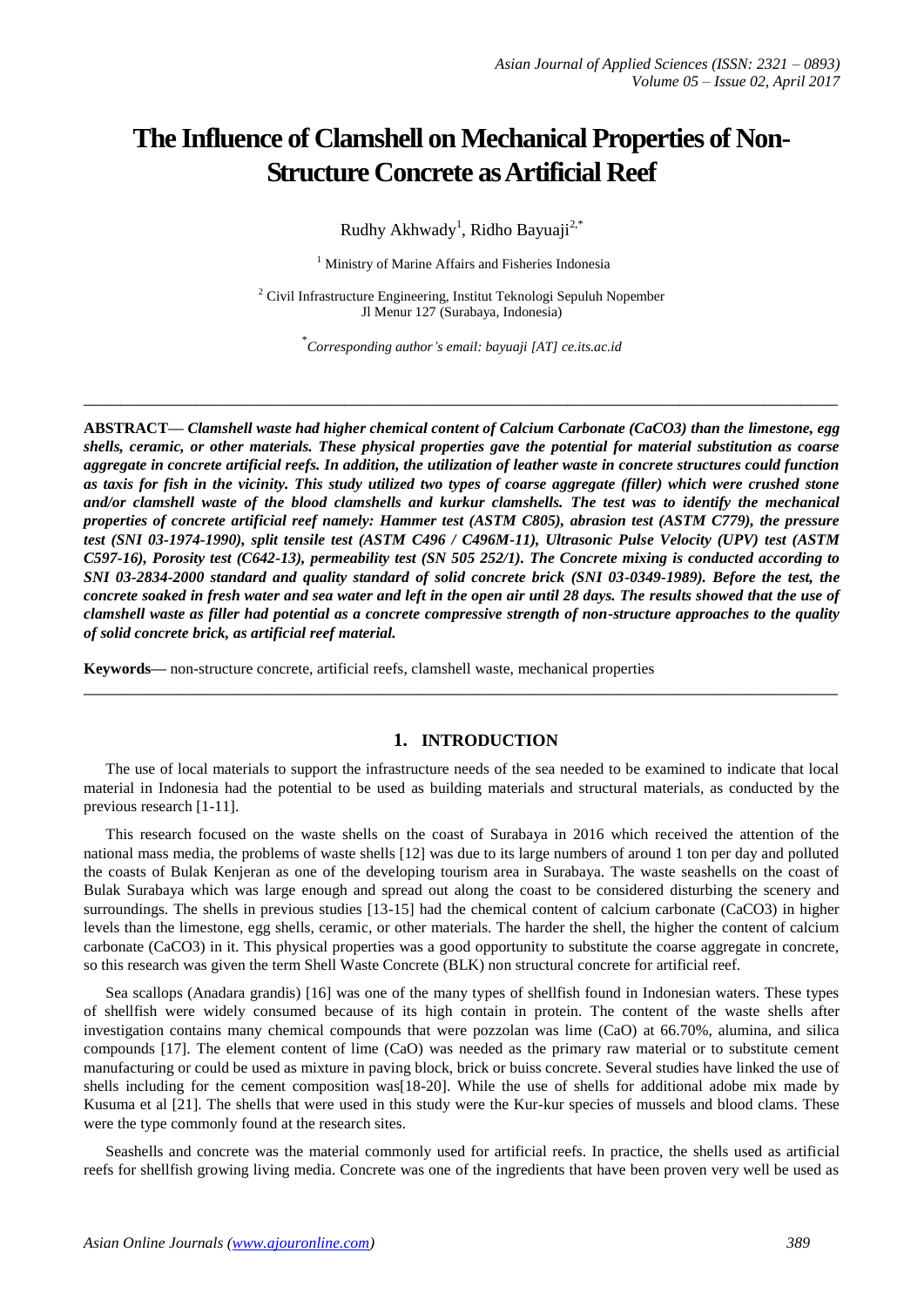an artificial reef material, because it can be integrated with the environment [22]. In this research, waste shells were used for concrete mixture and investigated whether there were any additional effects of clamshell on the concrete mix to increased interest nature of fish on the artificial reef.

Artificial reefs were structures or frameworks that deliberately placed into the sea as a shelter and habitat for marine organisms, such as tacks for coral larvae and FADs, or as a coastal protection. It was also an alternative strategy of rehabilitation of coral reef resources and its habitat, with the procurement of new habitats in the marine space and the provision of the substrate layer to the feeding area for fish, crustaceans and mollusks [22]. The purpose of this paper was to provide an overview of waste shells that could be used as an alternative material for the manufacture of artificial reefs

### **2. RESEARCH METHOD**

The research was done in Material and Building Structure Laboratory, Department of Civil Infrastructure Engineering, Institut Teknologi Sepuluh Nopember. With testing scenario as follows:

| 1. | Coarse Aggregate Concrete (Normal)                              | $\therefore$ CN   |  |
|----|-----------------------------------------------------------------|-------------------|--|
| 2. | Coarse Aggregate Concrete Kur-Kur Shells                        | $\therefore$ C101 |  |
| 3. | Coarse Aggregate Concrete Blood Shells                          | $\therefore$ C201 |  |
| 4. | Coarse Aggregate Concrete Mixed Shells                          | $\pm$ C301        |  |
| 5. | Coarse Aggregate Concrete Kur-Kur Shells and Broken Stone: C102 |                   |  |
| 6. | Coarse Aggregate Concrete Blood Shells and Broken Stone : C202  |                   |  |

- 
- 7. Coarse Aggregate Concrete Mixed Shells and Broken Stone : C302

Shells capturing in Bulak Kenjeran coast as one of the development of tourism in Surabaya. The steps in research includes examination of test materials and mix design that aimed to produce the composition of the concrete mix in the right proportions. Then proceed to the manufacturing phase of the test specimen preparation in the form of mold, concrete mixing and stirring, printing specimen, care for 28 days, treatment (curing) concrete carried out with air, fresh water and sea water. Then the testing was done on cylindrical specimen material totaling 235 units with several kinds of tests as follows:

Concrete Pressure Strength Test Method [23], Ultrasonic Pulse Velocity Test (ASTM C597-16), Hammer Test [24], Abration Test (ASTM C779/C779M-12), Tensile Split Test (ASTM C496/C496M-11), Concrete Axis Test (C642-13), Concrete Permeability Test (SN 505 252/1), Standard Concrete Mixing [25], Quality Concrete Brick Ductile [26].

# **3. RESULTS AND DISCUSSION**

Material test aimed to determine the physical characteristics of each material which conceived the concrete. The test results could be seen in Table 1. Mixed design aimed to produce a composition of concrete mix in the right proportions. The test results were shown in Table 2. After testing the materials and mix design were done, the result would be a reference in the manufacture of test specimens.

|                | <b>Table 1: Material Test Results</b> |                    |                                |                        |                              |                          |  |
|----------------|---------------------------------------|--------------------|--------------------------------|------------------------|------------------------------|--------------------------|--|
|                |                                       |                    | <b>Natural Aggregate</b>       |                        | <b>Aggregate shell waste</b> |                          |  |
| $\bm{N}$       | <b>Type of material test</b>          | <b>Sand</b>        | <b>Crushed</b><br><i>stone</i> | Kurkur<br><b>Shell</b> | <b>Blood</b><br>shell        | Mix                      |  |
| $\mathbf{1}$   | Sieve analysis (zone)                 | Zone 3             | Max 40                         | Max 40                 | Max 40                       | Max 40                   |  |
| 2              | Max Aggregate<br>Measurement(mm)      | 2.38               | 38.1                           | 19.05                  | 50.80                        | 19.05                    |  |
| 3              | Density $(T/m3)$                      | 2.69               | 2.66                           | 3.37                   | 2.25                         | 2.32                     |  |
| $\overline{4}$ | Catchment (%)                         | 2.48               | 6.69                           | 3.91                   | 5.14                         | 4.09                     |  |
| 5              | Humidity (%)                          | 7.78               | 4.67                           | 0.35                   | 0.62                         | 1.02                     |  |
| 6              | Volume $(T/m3)$                       | 1.42               | 1.26                           | 0.53                   | 0.42                         | 0.54                     |  |
| $\tau$         | Sludge Content (%)                    | 3.8                | 2.51                           | 3.41                   | 1.04                         | 1.97                     |  |
| 8              | Organic Content (%)                   | Color <sub>2</sub> |                                |                        | $\overline{\phantom{a}}$     | $\overline{\phantom{a}}$ |  |
| 9              | Impact Factor (%)                     |                    | 15.39                          | 58.06                  | 76.19                        | 63.33                    |  |
| 10             | Abrasion (%)                          |                    | 37.18                          | 26.38                  | 25.6                         | 26.9                     |  |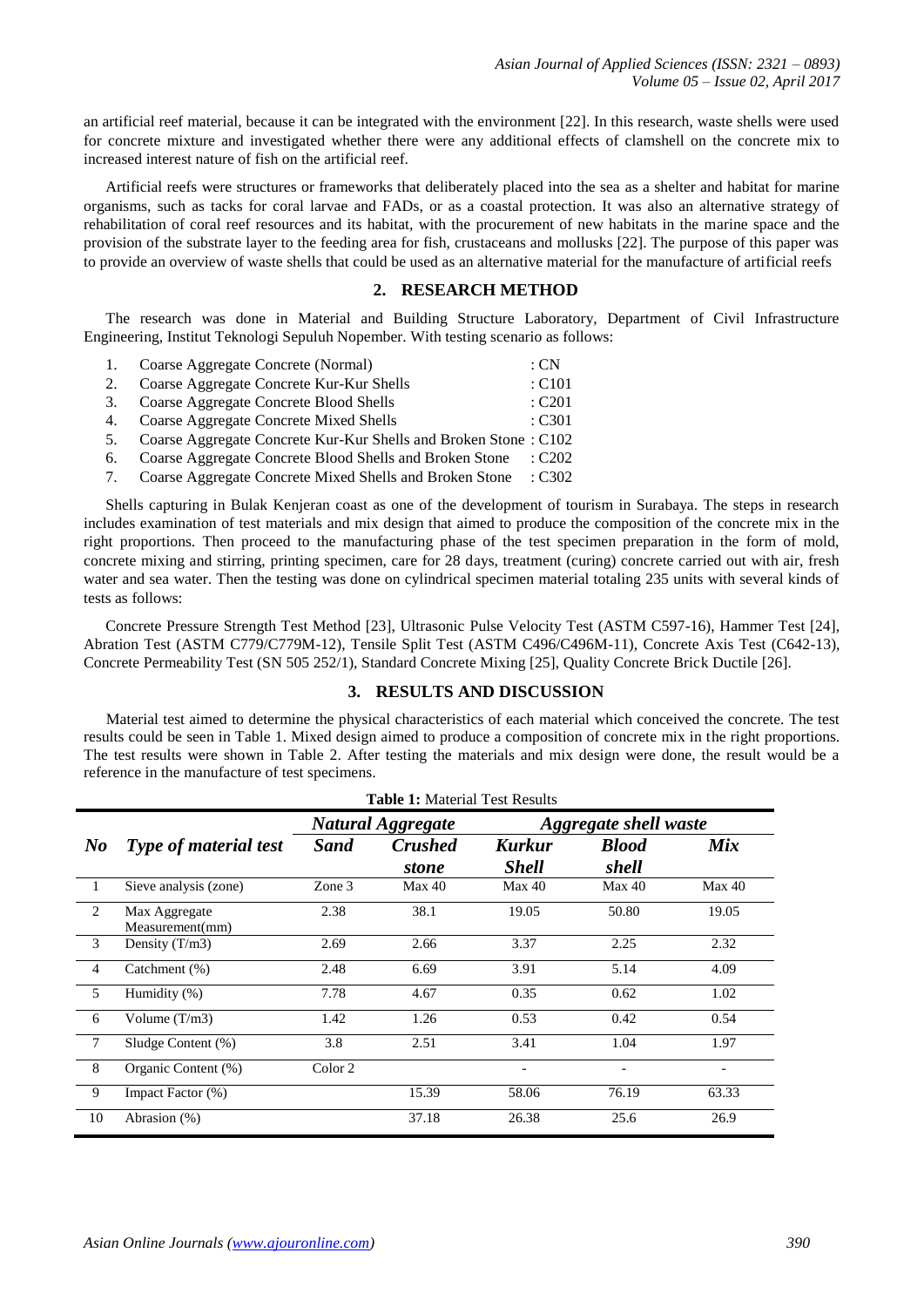|                               | <b>Table 2:</b> Results Mixed Designs by weight measurement in the volume of 1m <sup>3</sup> Concrete |                     |                                |                                    |                                   |                                          |                  |  |  |  |
|-------------------------------|-------------------------------------------------------------------------------------------------------|---------------------|--------------------------------|------------------------------------|-----------------------------------|------------------------------------------|------------------|--|--|--|
| Code                          | <b>Cement</b><br>(Kg)                                                                                 | <b>Sand</b><br>(Kg) | <b>Crushed</b><br>stone $(Kg)$ | <b>Kurkur</b><br>clamshell<br>(Kg) | <b>Blood</b><br>clamshell<br>(Kg) | <b>Mixed</b><br><b>Clamshell</b><br>(Kg) | Water<br>(Liter) |  |  |  |
| <b>CN</b>                     | 315.4                                                                                                 | 751.8               | 1127.8                         |                                    |                                   |                                          | 205              |  |  |  |
| C <sub>101</sub>              | 315.4                                                                                                 | 1503.7              |                                | 375.9                              |                                   |                                          | 205              |  |  |  |
| C <sub>201</sub>              | 315.4                                                                                                 | 1503.7              | $\overline{\phantom{0}}$       |                                    | 375.9                             |                                          | 205              |  |  |  |
| C <sub>301</sub>              | 315.4                                                                                                 | 1503.7              |                                |                                    |                                   | 375.9                                    | 205              |  |  |  |
| C <sub>102</sub>              | 315.4                                                                                                 | 1503.7              | 281.9                          | 281.9                              |                                   |                                          | 205              |  |  |  |
| C <sub>2</sub> 0 <sub>2</sub> | 315.4                                                                                                 | 1503.7              | 281.9                          |                                    | 281.9                             |                                          | 205              |  |  |  |
| C <sub>3</sub> 0 <sub>2</sub> | 315.4                                                                                                 | 1503.7              | 281.9                          |                                    | -                                 | 281.9                                    | 205              |  |  |  |

| <b>Table 1:</b> Material Test Results                                                 |  |
|---------------------------------------------------------------------------------------|--|
| <b>ble 2:</b> Results Mixed Designs by weight measurement in the volume of $1m3$ Conc |  |

Hammer Test was a type of testing without damaging the concrete (non-destructive) for the purpose of estimating the quality of concrete based on the reflection of tool hammer against the concrete at 28 days. The test results were shown in Table 3.

| <b>Table 3: Hammer Test Results</b>  |            |            |                     |            |      |                                     |  |  |  |
|--------------------------------------|------------|------------|---------------------|------------|------|-------------------------------------|--|--|--|
| <b>Average result of Hammer Test</b> |            |            |                     |            |      |                                     |  |  |  |
| Code                                 | Air Curing |            | <b>Water Curing</b> |            |      | Kenjeran Sea<br><b>Water Curing</b> |  |  |  |
|                                      | Q          | (MPa)<br>S | O                   | (MPa)<br>S | Ő    | (MPa)<br>S                          |  |  |  |
| <b>CN</b>                            | 35.5       | 14.9       | 28.7                | 9.7        | 31.2 | 11.2                                |  |  |  |
| C <sub>101</sub>                     | 26.6       | 8.5        | 20.9                | 5.9        | 22.0 | 6.1                                 |  |  |  |
| C <sub>201</sub>                     | 23.0       | 6.8        | 16.5                | 4.5        | 16.1 | 4.3                                 |  |  |  |
| C <sub>301</sub>                     | 24.3       | 7.3        | 22.8                | 6.7        | 20.4 | 5.6                                 |  |  |  |
| C <sub>102</sub>                     | 30.2       | 10.7       | 26.4                | 8.4        | 21.1 | 6.3                                 |  |  |  |
| C <sub>202</sub>                     | 26.2       | 8.2        | 21.2                | 6.0        | 16.6 | 4.5                                 |  |  |  |
| C <sub>3</sub> 0 <sub>2</sub>        | 29.1       | 9.9        | 28.4                | 9.4        | 20.3 | 5.5                                 |  |  |  |

Pressure test was a type of testing to destruct the most important concrete in order to determine the compressive strength or quality of concrete at the age of 3 days and 28 days. The test results were shown in Table 4 and Table 5.

**Table 4:** Results of Concrete Compressive Strength at age of 3 days

| Code                          | <b>Strength Test Results,</b><br>$\int cr$ (MPa) |
|-------------------------------|--------------------------------------------------|
|                               | <b>Water Curing</b>                              |
| CN                            | 10.66                                            |
| C101                          | 3.69                                             |
| C <sub>201</sub>              | 1.53                                             |
| C301                          | 3.49                                             |
| C <sub>102</sub>              | 4.85                                             |
| C <sub>2</sub> 0 <sub>2</sub> | 2.61                                             |
| C <sub>3</sub> 0 <sub>2</sub> | 4.41                                             |

*Average Compressive*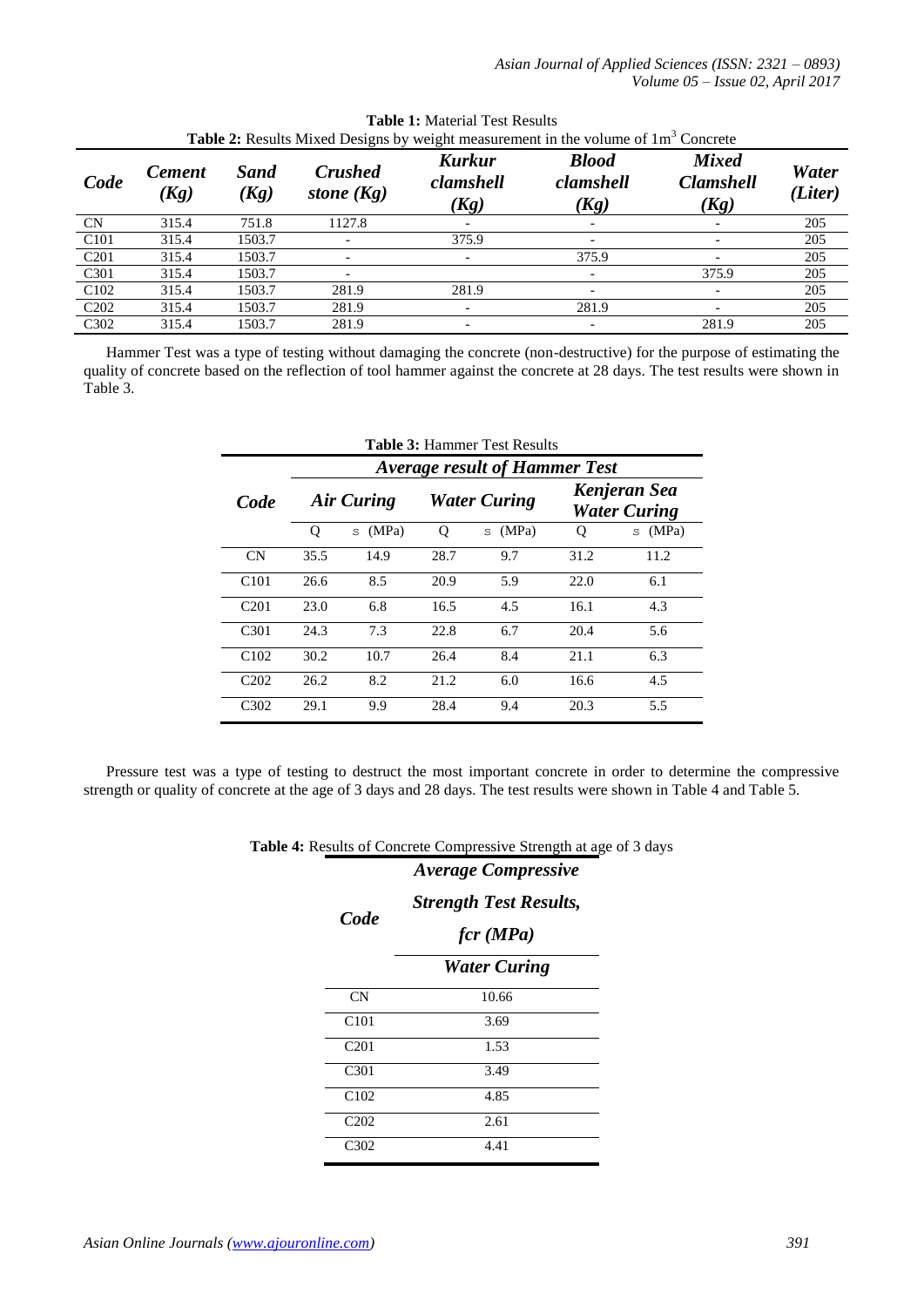The result of the compressive strength of concrete was done at the age of 3 days and 28 days. Compressive strength at age of 3 days compared to the concrete at the age of 28 days had an increase and would increase more compared to the curing concrete in seawater. The strength of the mixture C102 appeared better than the other mixtures. However, it still could not match the normal concrete (CN). The test results were shown in Table 5.

|                  | <b>Average Compressive Strength</b><br><b>Test Results, <math>f_{cr}</math> (MPa)</b> |                                |  |  |  |
|------------------|---------------------------------------------------------------------------------------|--------------------------------|--|--|--|
| <i>Code</i>      | <b>Water Curing</b>                                                                   | Kenjeran<br>seawater<br>Curing |  |  |  |
| <b>CN</b>        | 8.95                                                                                  | 16.07                          |  |  |  |
| C <sub>101</sub> | 6.51                                                                                  | 8.63                           |  |  |  |
| C <sub>201</sub> | 4.02                                                                                  | 3.80                           |  |  |  |
| C <sub>301</sub> | 6.03                                                                                  | 6.03                           |  |  |  |
| C102             | 7.64                                                                                  | 9.00                           |  |  |  |
| C <sub>202</sub> | 3.36                                                                                  | 5.76                           |  |  |  |
| C302             | 7.21                                                                                  | 8.47                           |  |  |  |

**Table 5:** Results of Concrete Compressive Strength at age of 28 days

Table 6 shows the Ultrasonic Pulse Velocity (UPV) test results. It was a type of testing without damaging the concrete (Non-Destructive) for the purpose of estimating the quality of concrete based on the relationship UPV wave velocity through the medium of concrete at 28 days.

|                               | <b>Table 6:</b> Ultrasonic Pulse Velocitiy (UPV) Test Results |                     |                              |  |  |  |  |
|-------------------------------|---------------------------------------------------------------|---------------------|------------------------------|--|--|--|--|
|                               | Average Results of UPV Test, V (Km/sec)                       |                     |                              |  |  |  |  |
| Code                          | Air Curing                                                    | <b>Water Curing</b> | Kenjeran sea<br>water Curing |  |  |  |  |
| CN                            | 2.6                                                           | 2.7                 | 3.2                          |  |  |  |  |
| C101                          | 2.0                                                           | 2.7                 | 2.8                          |  |  |  |  |
| C <sub>201</sub>              | 1.8                                                           | 2.4                 | 1.9                          |  |  |  |  |
| C <sub>301</sub>              | 2.2                                                           | 2.4                 | 2.8                          |  |  |  |  |
| C102                          | 2.2.                                                          | 2.8                 | 2.6                          |  |  |  |  |
| C <sub>2</sub> 0 <sub>2</sub> | 2.2                                                           | 2.3                 | 2.6                          |  |  |  |  |
| C <sub>3</sub> 0 <sub>2</sub> | 2.2.                                                          | 2.8                 | 4.4                          |  |  |  |  |

The Abrasion test results (Table 7) was a type of destructive concrete testing in order to determine the amount of time loss and the size of the layer of concrete by the load erosion of the abrasion testing tool at 28 days.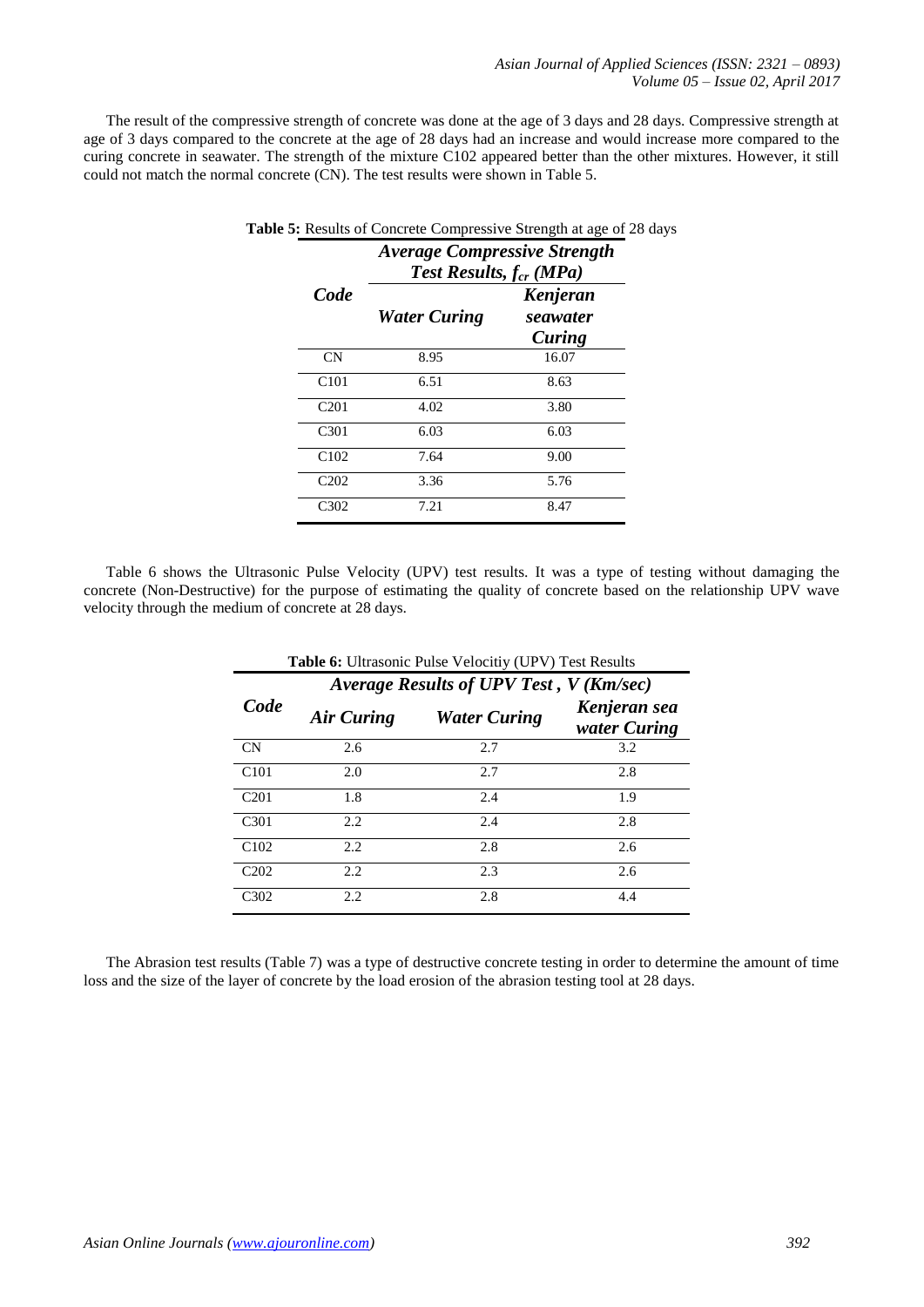| <b>Table 7:</b> The Abrasion Test Results |               |                                     |               |                     |               |                              |                                                                                                                                |  |  |  |
|-------------------------------------------|---------------|-------------------------------------|---------------|---------------------|---------------|------------------------------|--------------------------------------------------------------------------------------------------------------------------------|--|--|--|
|                                           |               | <b>The Abrasion Average Results</b> |               |                     |               |                              |                                                                                                                                |  |  |  |
| Code                                      |               | Air Curing                          |               | <b>Water Curing</b> |               | Kenjeran sea<br>water Curing | <i>Information</i>                                                                                                             |  |  |  |
|                                           | $\frac{6}{9}$ | mm/minute                           | $\frac{6}{6}$ | mm/minute           | $\frac{6}{9}$ | mm/minut<br>e                |                                                                                                                                |  |  |  |
| CN                                        | 0.12          | 0.05                                | 0.40          | 0.16                | 0.29          | 0.11                         | Percent Unit (%) denoted percent of                                                                                            |  |  |  |
| C <sub>101</sub>                          | 0.78          | 0.30                                | 0.82          | 0.33                | 0.84          | 0.34                         | time loss, whereas in mm / min<br>indicated a reduction in the size of the                                                     |  |  |  |
| C <sub>201</sub>                          | 0.91          | 0.34                                | 1.41          | 0.57                | 1.21          | 0.50                         | layer of concrete in unit of mm per 1<br>minute abrasion testing. The smaller the<br>value of testing the concrete quality was |  |  |  |
| C <sub>301</sub>                          | 0.45          | 0.17                                | 0.74          | 0.31                | 0.66          | 0.27                         |                                                                                                                                |  |  |  |
| C <sub>102</sub>                          | 0.26          | 0.10                                | 0.98          | 0.39                | 0.86          | 0.36                         | getting better, and vice versa.                                                                                                |  |  |  |
| C <sub>2</sub> 0 <sub>2</sub>             | 0.78          | 0.29                                | 1.34          | 0.53                | 0.56          | 0.23                         |                                                                                                                                |  |  |  |

Tensile Test was a type of destructive concrete testing in order to determine the tensile strength of concrete sides with cylinder-shaped test specimens according to ASTM standards at 28 days. The test results were shown in Table 8.

| <b>Table 8:</b> Concrete Tensile Test Results |                                                  |                     |                    |  |  |  |  |  |  |
|-----------------------------------------------|--------------------------------------------------|---------------------|--------------------|--|--|--|--|--|--|
| Code                                          | Concrete Tensile Test Average Results, fct (MPa) |                     |                    |  |  |  |  |  |  |
|                                               |                                                  | <b>Water Curing</b> | Kenjeran sea water |  |  |  |  |  |  |
|                                               | Air Curing                                       |                     | Curing             |  |  |  |  |  |  |
| <b>CN</b>                                     | 1.36                                             | 1.59                | 1.72               |  |  |  |  |  |  |
| C <sub>101</sub>                              | 0.90                                             | 0.98                | 1.06               |  |  |  |  |  |  |
| C <sub>201</sub>                              | 0.61                                             | 0.64                | 0.51               |  |  |  |  |  |  |
| C <sub>301</sub>                              | 0.97                                             | 0.93                | 1.03               |  |  |  |  |  |  |
| C <sub>102</sub>                              | 0.94                                             | 1.08                | 1.29               |  |  |  |  |  |  |
| C <sub>2</sub> 0 <sub>2</sub>                 | 0.77                                             | 0.64                | 0.67               |  |  |  |  |  |  |
| C <sub>3</sub> 0 <sub>2</sub>                 | 0.93                                             | 0.93                | 1.21               |  |  |  |  |  |  |

Porosity and permeability test results (Table 9 and Table 10) were a type of testing without damaging the concrete (Non-Destructive) in order to measure the durability of the concrete structure of the clamshells waste. This test showed the percentage of free space on concrete or porous levels which became the major factor in influencing the quality of concrete at 28 days.

| <b>Table 9: Porosity Test Results</b> |                             |  |  |  |  |
|---------------------------------------|-----------------------------|--|--|--|--|
| Code                                  | <b>Water Curing</b>         |  |  |  |  |
|                                       | <b>Average Porosity (%)</b> |  |  |  |  |
| C <sub>301</sub>                      | 21.31                       |  |  |  |  |
| C302                                  | 18.82                       |  |  |  |  |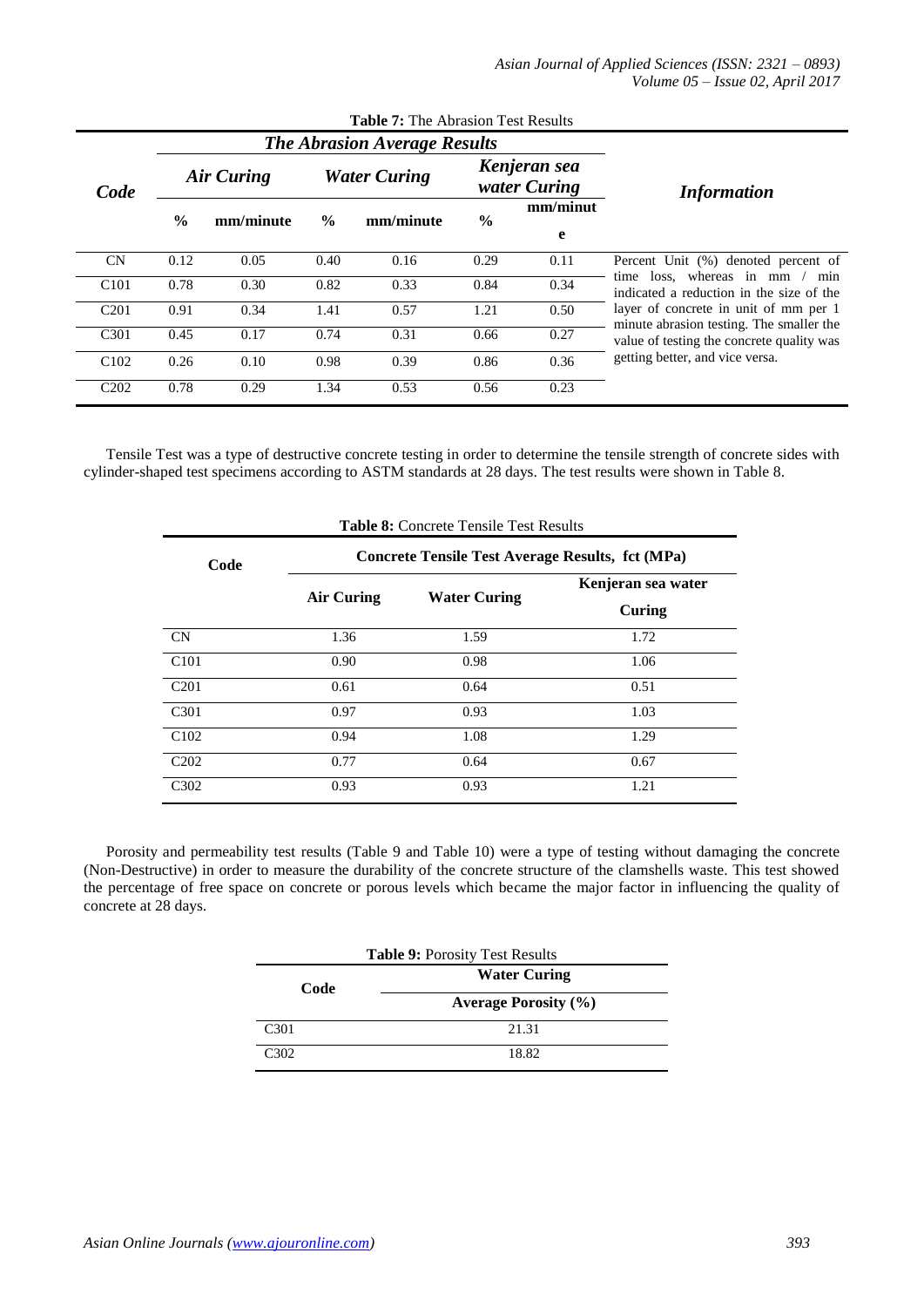| <b>Table 10:</b> Permeability test results |                                                                              |      |  |  |  |  |  |  |
|--------------------------------------------|------------------------------------------------------------------------------|------|--|--|--|--|--|--|
| <b>Curing Air Tawar</b>                    |                                                                              |      |  |  |  |  |  |  |
| Code                                       | <b>Coefficient Permeability Average Results, Depth Penetration Vacuum, L</b> |      |  |  |  |  |  |  |
|                                            | $kT(10-16 \text{ m2})$                                                       | (mm) |  |  |  |  |  |  |
| C <sub>301</sub>                           | 35.90                                                                        | 170  |  |  |  |  |  |  |
| C302                                       | 85.50                                                                        | 227  |  |  |  |  |  |  |

In general, the test results showed that the thickness level of clamshells was lower than the shells split/gravel; therefore, it caused a decrease in the compressive strength of concrete pressure which significantly compared to normal one. The decrease was also caused by the shape and texture of a larger volume of gravel split while the thin shells (the hollow inside) in causing an increase need for sand and the reduction of concrete strength.

#### **4. CONCLUSION**

The results of the study, concrete mix design with clamshell waste as non-structure material for artificial reef was conducted. Otherwise, for gaining strength above that would require SK SNI could be done by adding portland cement on top of the mix design was acquired. Kurkur clamshell waste as concrete materials or a mixture of interchangeable clamshells used as artificial reefs was expected to have "fishy" concrete and could be fishing "chamotaxis" [27].

# **5. ACKNOWLEDGEMENT**

The author thank to Ministry of Marine Affairs and Fisheries Indonesia and Ministry of Research, Technology and Higher Education of the Republic of Indonesia for funded this research.

# **6. REFERENCES**

- [1] R. Bayuaji, "Studi Literatur dan Prospek Penelitian Beton Porus Sebagai Material Struktur dan Bahan Bangunan " presented at the Seminar Nasional Aplikasi Teknologi Prasarana Wilayah 2011, Prodi Diploma Teknik Sipil FTSP ITS, 2011.
- [2] M. Nuruddin, R. Bayuaji, M. Masilamani, and T. Biyanto, "Sidoarjo mud: A potential cement replacement material," Civil Engineering Dimension, vol. 12, pp. 18-22, 2010.
- [3] R. Bayuaji, M. Sigit Darmawan, B. Wibowo, N. Ahmad Husin, S. Subekti, and J. J. Ekaputri, "The Influence of Chloride Environment on Compressive Strength of Geopolymer Concrete with Fly Ash Using Taguchi Approach," in Applied Mechanics and Materials, 2015, pp. 400-405.
- [4] W. Supriadi, R. Bayuaji, R. Burhan, and H. Fansuri, "The Effect of Pb 2+ and Cd 2+ Addition to Mechanical Properties of Fly Ash Geopolymer Paste," in Materials Science Forum, 2016.
- [5] H. Fansuri, A. Fatmawati, W. P. Utomo, W. Supriadi, and R. Bayuaji, "Cd 2+ and Cr 3+ Cation Immobilization by Using Geopolymer Based on PT. IPMOMI Fly Ash," in Materials Science Forum, 2016.
- [6] R. Bayuaji, M. S. Darmawan, I. PUDJI, and N. A. HUSIN, "Characterization of Pozzolanicity Bromo's Volcanic Ash," in International Seminar on Applied Technology, Science, and Arts (3rd APTECS), Surabaya, 2011.
- [7] R. Bayuaji, S. Darmawan, N. A. Husin, B. Wibowo, S. Subekti, J. J. Ekaputri, et al., "The Effect of High Temperature on Compression Strength of Geopolymer Paste," in MATEC Web of Conferences, 2017, p. 01020.
- [8] R. Bayuaji, S. Darmawan, N. A. Husin, B. Wibowo, S. Subekti, M. M. A. B. Abdullah, et al., "The Effect of Corrosive Environment on Geopolymer Concrete Tensile Strength," in MATEC Web of Conferences, 2017, p. 01036.
- [9] R. Bayuaji, M. S. Darmawan, B. Wibowo, N. Husin, and S. Subekti, "Utilization of High Calcium Content Fly Ash: Flexural Strength of Geopolymer Concrete Beams in Sea Water Environment," The Open Civil Engineering Journal, vol. 10, 2016.
- [10] R. Bayuaji, R. Kurniawan, A. Yasin, H. A. Fatoni, and F. Lutfi, "The effect of fly ash and coconut fibre ash as cement replacement materials on cement paste strength," in IOP Conference Series: Materials Science and Engineering, 2016, p. 012014.
- [11] M. S. Darmawan, R. Bayuaji, B. Wibowo, N. A. Husin, and S. Subekti, "The Effect of Chloride Environment on Mechanical Properties Geopolymer Binder with Fly Ash," in Key Engineering Materials, 2014, pp. 648-655.